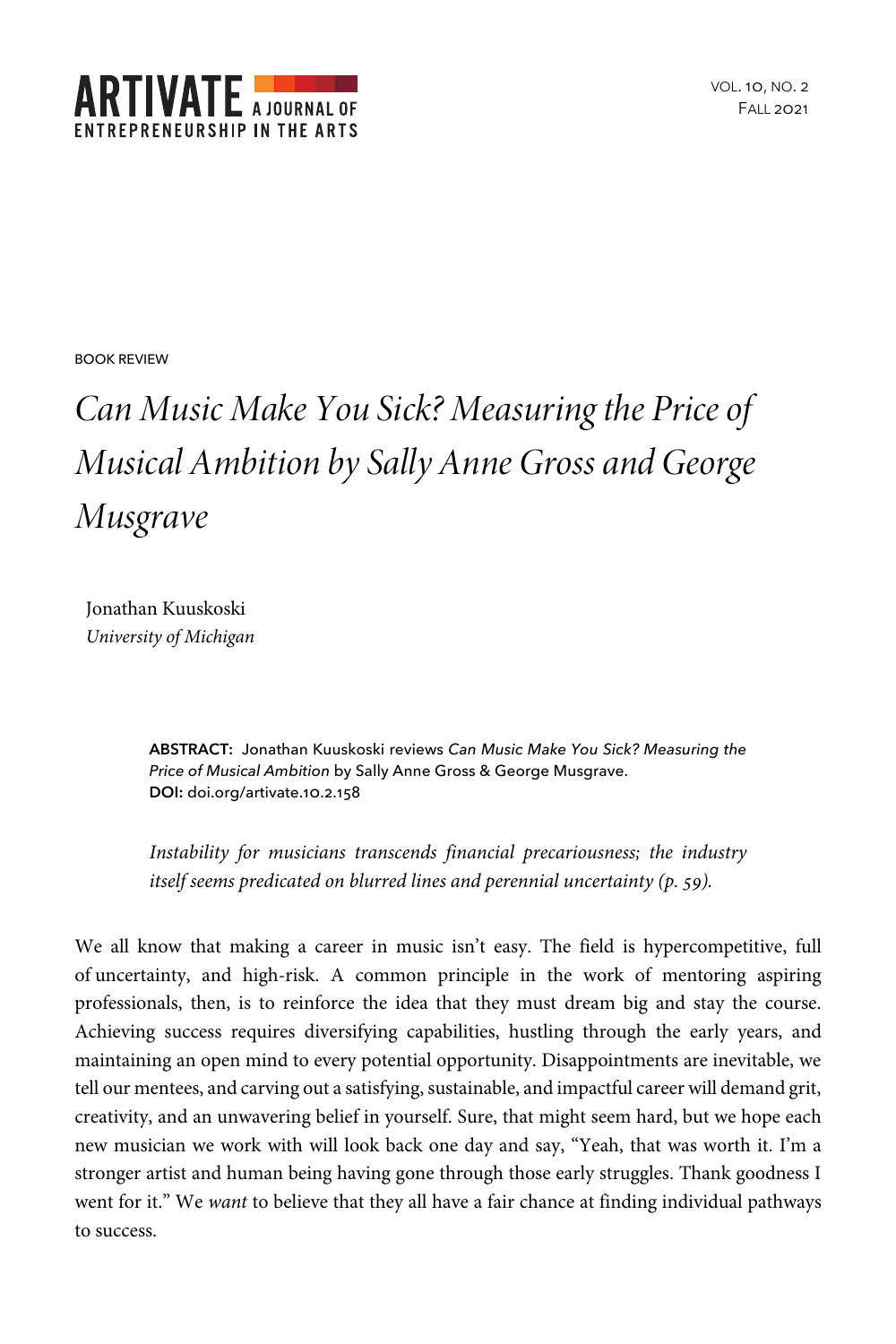## **ARTIVATE** 10.2

But what if our understanding about the potential payoff of a music career is askew? What if an artist's commitment to the hustle has ramifications that could undermine their mental health and wellbeing? What if the price of ambition is higher than we think, regardless of how successful we become? These are the compelling questions at the heart of the very wellresearched new book *Can Music Make You Sick? Measuring the Price of Musical Ambition* by Sally Anne Gross and George Musgrave (University of Westminster Press, 2020).

The book tackles three goals—an empirically-driven understanding of how artists today experience their career development, an interrogation of the conditions within the industry and how they impact aspiring artists, and a critical evaluation of how those realities may impact our professional training of future artists and music workers. The book takes a two-part, methodological approach to the analysis of these complex, interrelated questions. The authors' initial study of 2,211 professionals across the UK represents the largest survey of its kind ever conducted. Executed in partnership with Musicians Help UK, Gross and Musgrave sought to understand the degree to which music workers experience mental health conditions, specifically anxiety and depression. The results were staggering. According to their findings, music workers are three times more likely to have experienced anxiety and/or depression than the general public. Digging down into more specific detail, musical artists are roughly 10 percent more likely to experience depression and anxiety versus other music industry workers, in particular younger artists (under the age of thirty-five). Women reported 10 percent higher rates of anxiety and depression than men—approximately three-quarters of the female population in the survey experienced these conditions.

For the authors, uncovering the dire realities facing music professionals led to a second line of inquiry that in many ways drives the central thrust of this book. Gross and Musgrave augmented the survey findings with forty qualitative interviews featuring a variety of music professionals—from performers to producers and educators, as well as with industry executives, medical professionals, and even addiction treatment specialists. Rather than settling on some generalized observations about how industry forces might influence the ways consumers perceive and define artistic success, these interviews aimed to understand how musicians themselves actually *feel* about the work they do. This dive into prevalent perceptions of artists on their own circumstances, and the resultant impact on their emotional well-being as they navigate a difficult (sometimes unforgiving) profession, is the dimension that sets this book apart from other research studies.

While not aimed at the casual reader, each chapter of the book functions as a self-contained treatise on one element of the ecology that is under consideration. The density of the prose is counterbalanced by a detailed table of contents, with subsections listed for every topic, which proves immensely helpful for the reader. This text can thus function as a reference document for specific topics as much as it serves as a detailed research analysis. This reviewer especially appreciated how the authors incorporated information relevant to our COVID-19 context presumably just before the book went to press, given the publication timeline. The book is one of the most up-to-date resources available on an essential subject and should be required reading for all music business programs.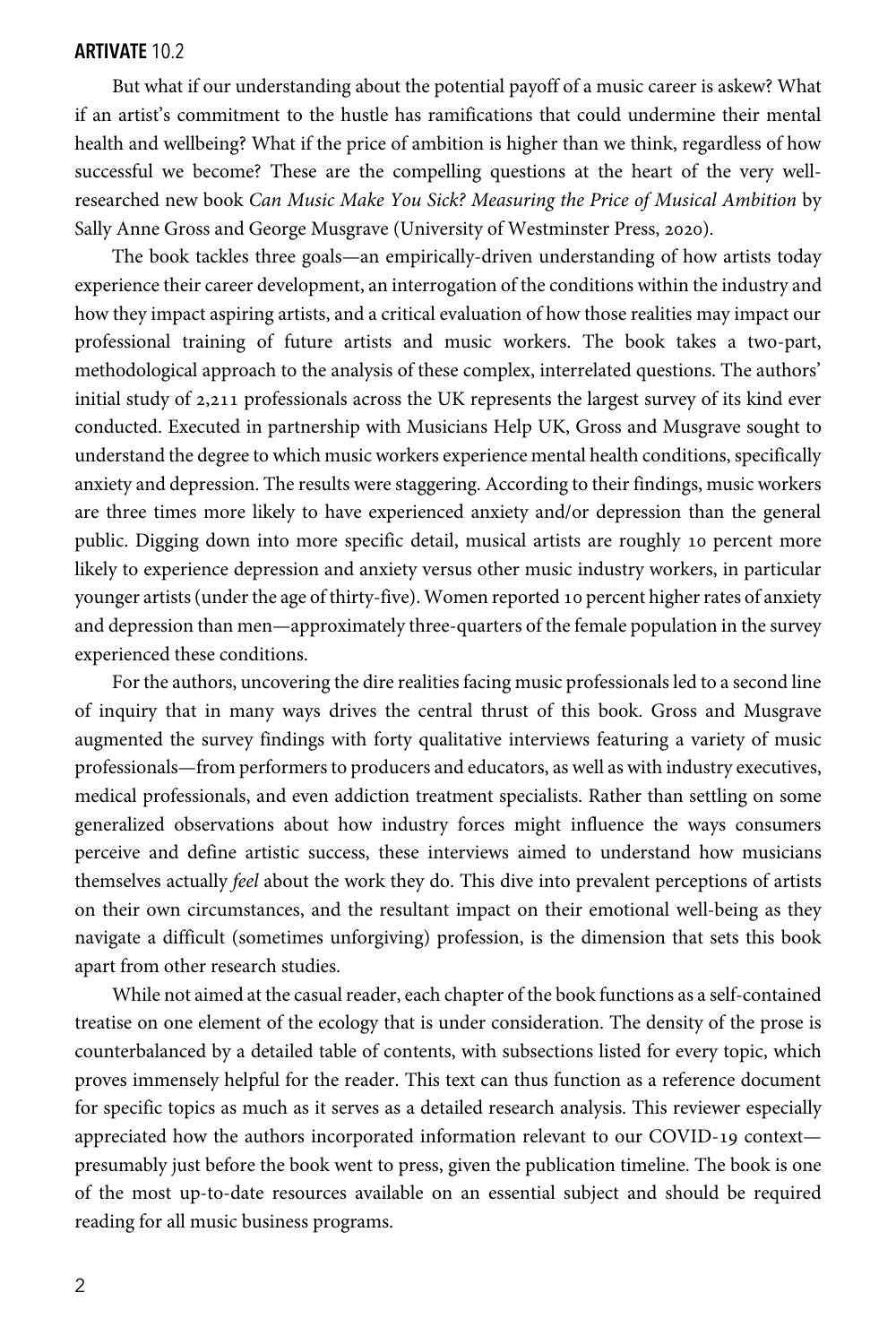Divided into six chapters, the core pillars of Gross and Musgrave's investigation are their questions of assessment: How do artists evaluate the status of their labor, of their personal and professional value, and of their relationships? What do they value, and why, across those three dimensions, and what do the findings reveal about the realities of making music a career? Naturally the resulting analyses are complex, and—this reviewer believes—provoke essential questions about the future of arts entrepreneurship education and research. The most omnipresent revelation is that musicians pursuing a career in the field process their efforts through a combination of internal and external filters that are contaminated by two neoliberal, techno-positivist mythologies.

The first of these mythologies has to do with the way the economics of the twenty-first century music industries impact our consumption of music. We often hear, in general terms, how the transition into a digitized music culture has democratized the creation and distribution of music. There is undoubtedly more music being created than ever before, and more flexibility for listeners to follow their curiosity within the endless song databases proliferated by today's streaming giants. But as consumers gain, producers and creators of content feel the pain. Gross and Musgrave spend a considerable amount of time unpacking the contrary forces that are inevitably coupled with our overabundance. As it turns out, more isn't necessarily better. For example, abundance is symptomatic of overproduction, which reflects both an intuitive understanding that the supply for music laborers greatly outsizes demand in essentially every type of job, and results in an ongoing depreciative pressure on prices. The challenges of monetizing music in a digitized consumption landscape, then, are paradoxically revealed to be both democratic and Darwinian. Everyone has access to distribution platforms, but it's now up to each individual artist to carve out an audience. It makes sense in most contexts to expect that oversupply, coupled with nearly free access to a product, would drive down the price of consumption, leading to increased competition, and (likely) industry consolidation. The authors deftly critique the consequences of this hypercompetition, and the precarity it fosters across the board. Our music industry infrastructure, which has bowed to the digital consumer's expectations, poses an immense burden that "plays out on the bodies and in the minds of musicians and music producers"  $(p. 113)$ . Artists bear this pressure in a variety of ways, and many feel both personally responsible for their failures and powerless to shift the industry itself.

But how is an artist even supposed to figure out whether they are doing well or poorly? How should they feel about their careers? Today, artists are asked to reconcile a commitment to "utmost self-belief" with "conscious but controlled self-doubt" (p. 64). One can't help but sense that many artists in this study felt burned by the false promises of our industry and paid mental and physical prices along the way. This second mythology, that success is tied to exceptionalism, comes crashing down under the weight of Gross and Musgrave's analysis, which draws richly from cultural economics, the psychology of creativity, and the media theory of communicative capitalism. Take, for example, the observation that subjects in the study regularly reported feelings of inadequacy or failure, regardless of their levels of objectively measurable achievement. Even incremental successes, the status quo of any arts career, are often perceived as missed opportunities. As it turns out, the precarity of pursuing music makes it very difficult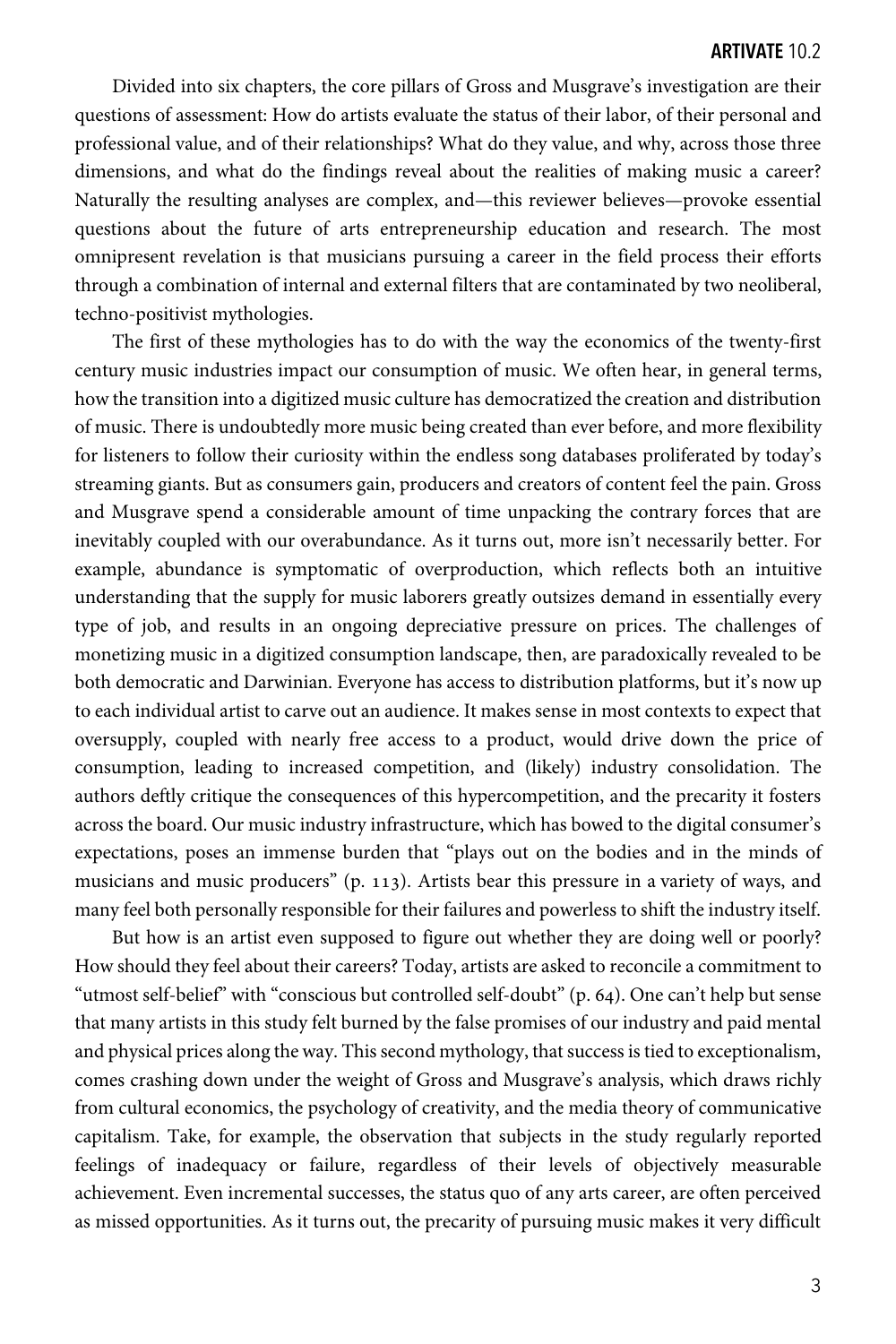## **ARTIVATE** 10.2

to relish the day-to-day process of building a musical career. In that context, artists are undermining their own sense of worth. This gap between expectation and achievement throws music workers into a cycle of disempowerment over their futures, and the sense that they need to keep hustling at all costs.

These findings turn on their heads some of our most prevalent assumptions in the field of arts entrepreneurship. In our work we often propagate the notion that if an artist is talented, hard-working, and savvy enough, they will "figure it out." They might just need a few extramusical tools to do so. In failing to define success in more grounded ways, because we are steeped in the dominant fantasy of meritocracy, we may advance the toxic concept that individual artists are in full control of their destinies. One powerful assertion of this book is that the "successes (and failures) of musicians are not isolated incidents of genius rising to the top" (p. 90). In contrast, the interviews consistently highlight the complexity of what it means to even define success, and how one's race, social class, access to capital, and preexisting connectivity to the industry bolsters incredible advantages. The implication is not that entrepreneurship training is worthless—rather that we must more fully account for these other factors, which often supersede even the savviest application of entrepreneurial tools and tactics. As an example, Gross and Musgrave posit that career training norms at present may be feeding the idea that creating content trumps all other priorities. Their research has found that falling into that trap not only erodes one's sense of self-worth, it also often strains every personal relationship in a musician's life. Artists fail to break that cycle of diminishing returns because, while the entry costs to making music have lowered (thanks to the rise of the internet), exit costs remain extremely high. Why? Because musical and personal identities are intertwined. As they say, "[music workers] can't quit because making music 'is' them" (p. 96). What might happen if we questioned the assumption that the comingling of these identities is essential forfinding artistic satisfaction and sustenance?

The conclusion of the book focuses on answers to these questions, presenting ideas for how we might manifest a more equitable and sustainable music infrastructure and reverse the dominant, negative pressures that are harming music workers. It seems clear that the nature of the industries as a complex adaptive system makes a one-shot solution impossible. While Gross and Musgrave readily admit that simple infrastructure solutions are difficult to realize, they do introduce points of entry for further investigation that span personal wellness tactics, public policy strategy, and even legislation. Each of these warrants further investigation. In particular, the miniature case study on Lil Peep and the debate surrounding "duty of care"—the degree to which managers, labels, and other support players should be held responsible for individual artists' behavior and its consequences—is fascinating and deserves a more fully-fledged analysis.

The authors ultimately circle back to discuss their roles as educators and examine how tertiary training programs can make a difference. This book asks professionals in arts mentorship and education—the so-called keepers of the faith—to become seekers of the truth. In doing so, perhaps we will realize that the limitations of our music economy shouldn't be viewed as weaknesses. In fact, reevaluating our own attitudes toward the status quo could begin to reflect more critical metrics around professional success, and might be essential to developing